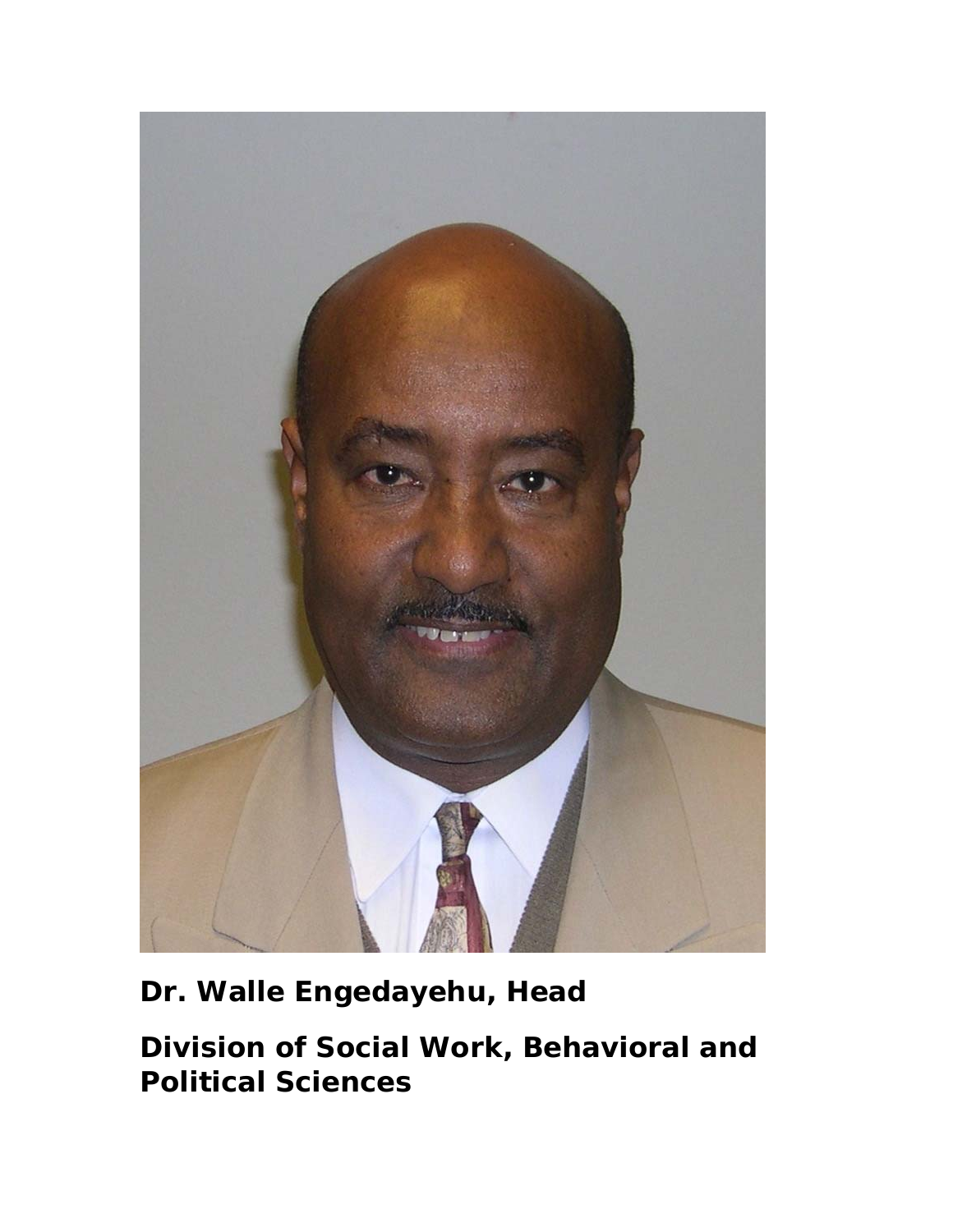# **Biography**

**Welcome from the Division Head!** The faculty and staff of the Division of Social Work, Behavioral and Political Sciences wish to welcome you to our website. The Division is committed to offering quality academic programs while making every effort to engage degree-seeking students in extra-curricular activities in a friendly and nurturing academic environment. We prepare our students for professional and graduate studies even as we train them for careers in urban and regional planning, public policy and administration, international affairs, legal services, law enforcement, social work practice, human services, historic preservation, journalism, archival management, teaching, and counseling. The Division houses the undergraduate degree programs in History, Political Science, Social Work and Sociology; the M.A. in Sociology; and the support areas of Philosophy and Geography. We hope you will plan a visit to meet our faculty and seek advisement for pursuing your degree. Our Division office is located in the Woolfolk Building, Room 102, and the Social Work office is located in the Banks Building, Room 224. If you prefer, you may make an appointment by calling the Division office at 936- 261-3200, or the Social Work office at 936-261-1670.

### **Walle Engedayehu, Ph.D. Division Head (2001-Present)**

Dr. Engedayehu joined Prairie View A&M University in 1989 after receiving his Ph.D. in Political Science from Clark Atlanta University in Atlanta, Georgia. He is currently Associate Professor of Political Science and Head of the Division of Social Work, Behavioral and Political Sciences. Dr. Engedayehu's areas of specialization are Comparative Politics, International Relations, and American Politics. He teaching interests include African Politics, U.S. Foreign Policy, Comparative Politics of Developing States, Comparative Politics of European Systems, and Third World Studies. His particular research focus is on issues and conflicts relating to the Horn of Africa and the Middle East. Furthermore, Dr. Engedayehu has an expanding research agenda in the area where political theory and politics of development intersect, which makes developing theory his central area of publication. He has published several articles and a book chapter.

Dr. Engedayehu has been Head of the Division of Social Work, Behavioral & Political Sciences at Prairie View A&M University since 2001 while at the same time directing the Center for International Studies and Research (CISR), an office that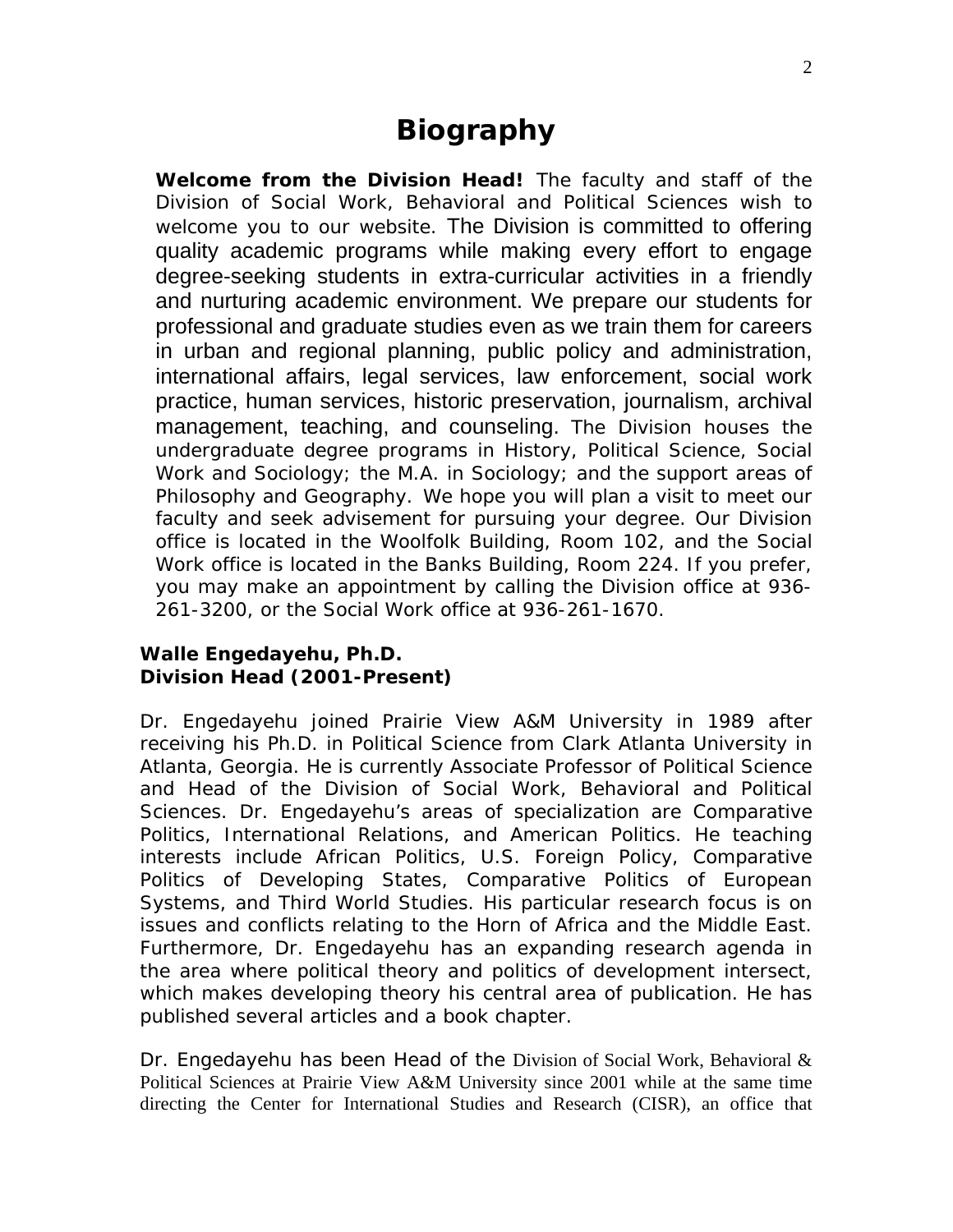coordinates study abroad programs and promotes research activities with a focus on Africa. During 2001-2008, Dr. Engedayehu served as Managing Editor of *The African Social Science Review*, published by the Center. In addition, Professor Engedayehu serves as a Pre-Law Advisor for students who aspire to enter law school and pursue a career in the legal profession. Prior to his appointment to the position of Division Head, Dr. Engedayehu served as Coordinator of the Political Science Program within the Division from 1995 to 2001. He joined the Division as Assistant Professor of Political Science1989.

Among highlights of his accomplishments include published works in scholarly journals, book chapters, and grant awards. Dr. Engedayehu was awarded **\$105,370** in 2004 from the U.S. Department of Education's Title III grant to strengthen international studies programs and **\$60,000** from the Hatton Sumners Foundation for Political Science student scholarship in 2000. He was the Co. PI for the **\$64,000** funded U.S. Department of Education's Fulbright-Hays Group Abroad Project in China in 2003, responsible for administrating a federal grant of **\$150,000** from the U.S. Department of Education, which helped establish the Latin American and Caribbean Studies project at PVAMU during 2000-2003. He was also a co-author of two successful grant proposals: \$66,000 received from the U.S. Department of Education's Fulbright-Hays Group Project Abroad Program in 2000 for a summer institute in Tanzania, and **\$144,000** from the same federal department to establish the African Studies Program at Prairie View A&M University in 1998. Dr. Engedayehu was awarded \$500 for being a Fellow and an inductee into the Texas A&M University System's "The Academy for Educator Development" in 2003. Throughout his tenure at PVAMU, Dr. Engedayehu has received numerous teaching and service awards.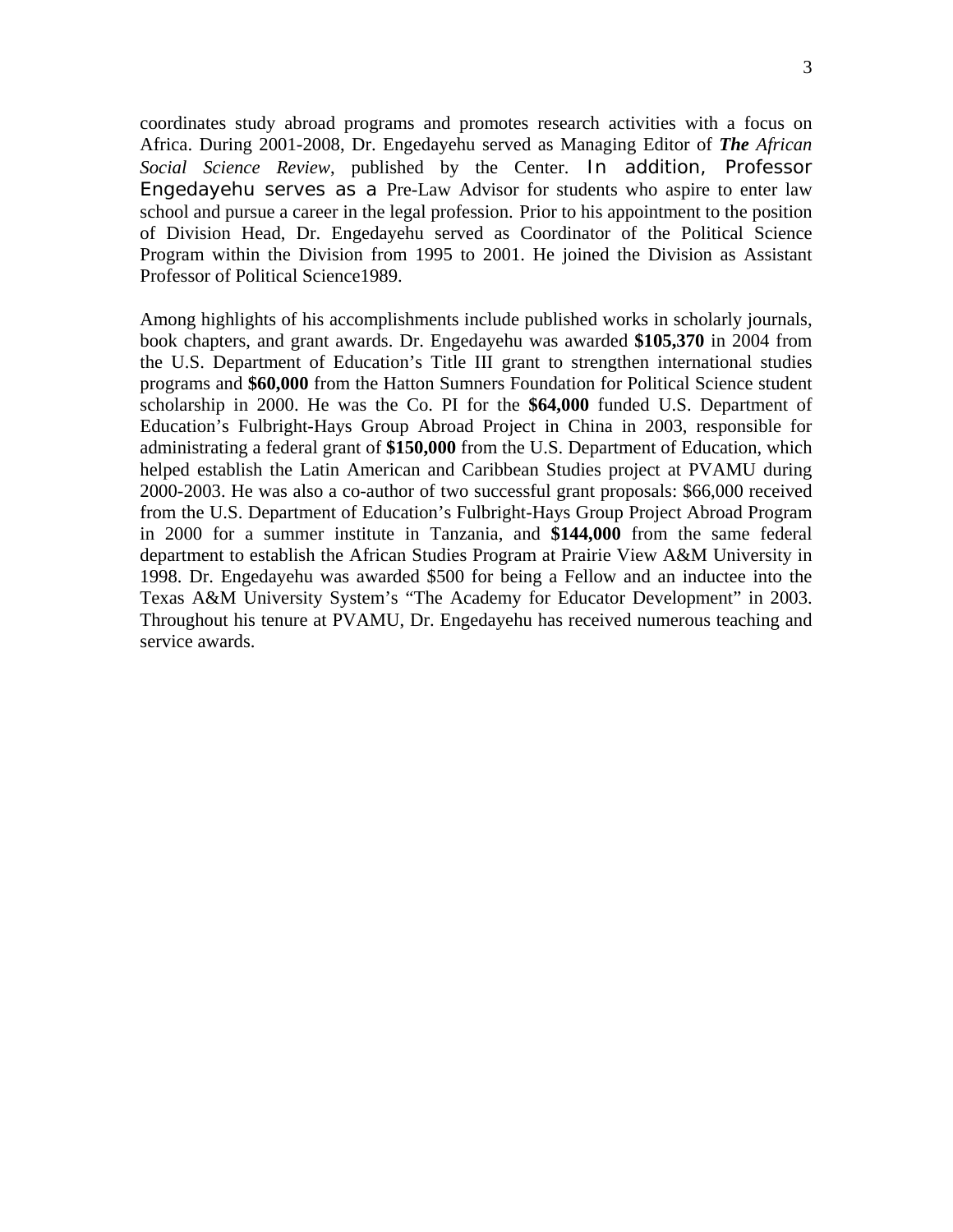# **WALLE ENGEDAYEHU, Ph.D.**

**10822 Perigrine Drive Prairie View A&M University Houston, TX 77065 P.O. Box 519, MS 2203 (281) 894-2802 Prairie View, TX 77446 Tel: (936) 261-3201 Fax: (936) 261-3229** 

Email: [waengedayehu@pvamu.edu](mailto:waengedayehu@pvamu.edu)

## **EDUCATION**

- **Ph.D. Political Science**, Atlanta University, Atlanta, Georgia, 1989
- **M.A.I.A. International Affairs**, Ohio University, Athens, Ohio 1984
- **B.A**. **Journalism,** University of Texas at El Paso, El Paso, Texas, 1977

\_\_\_\_\_\_\_\_\_\_\_\_\_\_\_\_\_\_\_\_\_\_\_\_\_\_\_\_\_\_\_\_\_\_\_\_\_\_\_\_\_\_\_\_\_\_\_\_\_\_\_\_\_\_\_\_\_\_\_\_\_\_\_\_

## **PROFESSIONAL EXPERIENCE**

- **Head**, Division of Social Work, Behavioral & Political Sciences, Prairie View A&M University (October 2001-Present)
- **Director**, *Center for International Studies and Research (CISR),* Prairie View A&M University (2001- Present)
- **Managing Editor,** *African Social Science Review*, Prairie View A&M University (2001- Present)
- **Pre-Law Advisor,** Division of Social Work, Behavioral and Political Sciences (2004-Present)
- **Associate Professor of Political Science**, Division of Social Work, Behavioral and Political Sciences, Prairie View A&M University (1998- Present).
- **Coordinator of the Political Science Program**, Division of Social Work, Behavioral and Political Sciences, Prairie View A&M University (1995-2001).
- **Assistant Professor of Political Science**, Division of Social Work, Behavioral and Political Sciences, Prairie View A&M University (1989 – 1998).
- **Adjunct Professor/Instructor**, Division of Social and Health Sciences, Tomball College, Texas (1999-2001).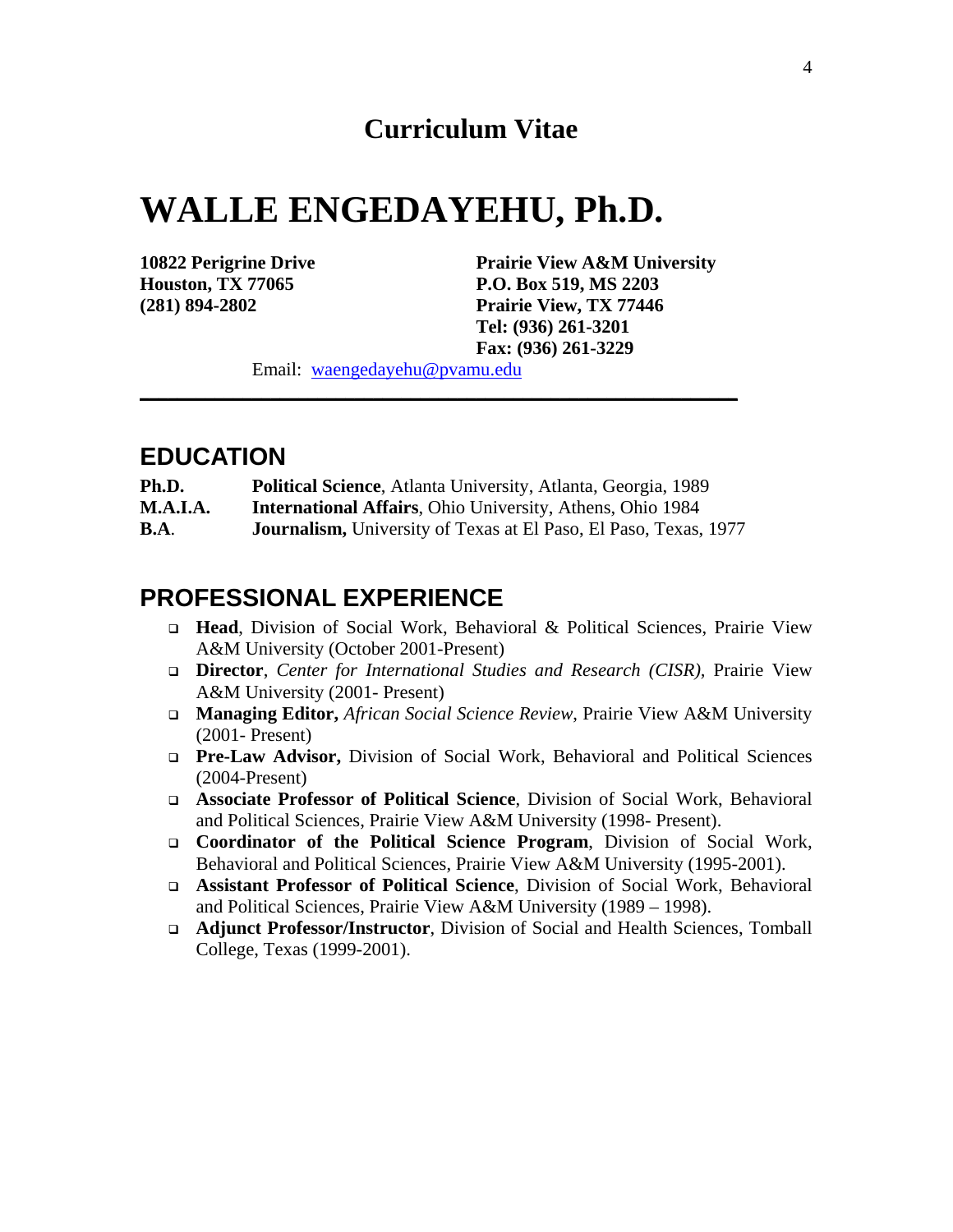## **RESEARCH/SCHOLARLY ACTIVITIES**

## **Articles and Published Works**

- "Multlateralism in a Unipolar International System: Implications for U.S. Foreign Policy in the Middle East," in Karen O'Connor et al*, American Government: Continuity and Change (*New York: Pearson Publishing, 2004), pp. 3 – 16.
- Reviewed "New Approaches to State Building in Africa: The Case of Ethiopia's Ethnic-based Federalism," in *Studies in Comparative International Development*, Summer*,* 1997.
- "Ethiopia: The Pitfalls of Ethnic Federalism," in George Agbango, ed., *Issues and Trends in Contemporary African Politics* (New York: Peter Lang Publishing, Inc., 1997), pp. 191-236
- Edited, "Privatization: Should Penal Services be Privately Owned and Operated?" *The Harris County Star*, Vol. 6, No. 6 (June 1996), pp.15-20.
- "Paul Henze: An Apologist For the Ethiopian Regime," *Moresh,* Vol. 4, No. 15, October 1996.
- Reviewed, "Ethiopia: Failure of Land Reform and Agricultural Crisis" for *Studies in Comparative International Development*, vol. 8 (fall 1995), pp. 45-47.
- "Ethiopia: The Pitfalls of Ethnic Federalism," *Africa Quarterly*, Vol. 33, No. 1- 4, August 1994.
- "Reaction to Ethnic Oligarchy in Ethiopia," *Moresh*, Vol. 2, No. 7, April/May 1994, pp.44-50.
- "Ethiopia: Democracy and the Politics of Ethnicity," *Africa Today*, Vol. 40, No. 2, 1993, pp.29-52.
- "Internal and External Pressures That Contributed to the Downfall of the Derg in Ethiopia," *Moresh,* Vol. 2, No. 2, October 1993, pp.51-56.

#### **Grants**

- o Submitted a proposal in 2007 to the U.S. Department of Education's Title VI grant to establish a Middle Eastern Studies Program requesting **\$172,809** (Not funded)
- Awarded **\$105,370** in 2004 from the U.S. Department of Education's Title III grant to strengthen international studies programs through the Center for International Studies and Research at PVAMU
- Submitted a grant proposal in 2003 to the U.S. Department of Education's Funding for the Improvement of Post-Secondary Education (FIPSE) to establish the Pre-Law Institute for Minority Students (Pre-LIMS) at PVAMU, requesting **\$332,541** (Not funded)
- Secured **\$60,000** from the Hatton Summners Foundation that offered scholarship funds to Political Science majors (2000-2002)
- Served as the Co. PI for the **\$64,000** funded U.S. Department of Education's Fulbright-Hays Group Abroad Project in China in 2003**.**
- Partnered in a grant proposal in 2002 to the U.S. Department of Education's Fulbright-Hays Faculty Research Abroad Program, in which I was to serve as Project Director (Not funded)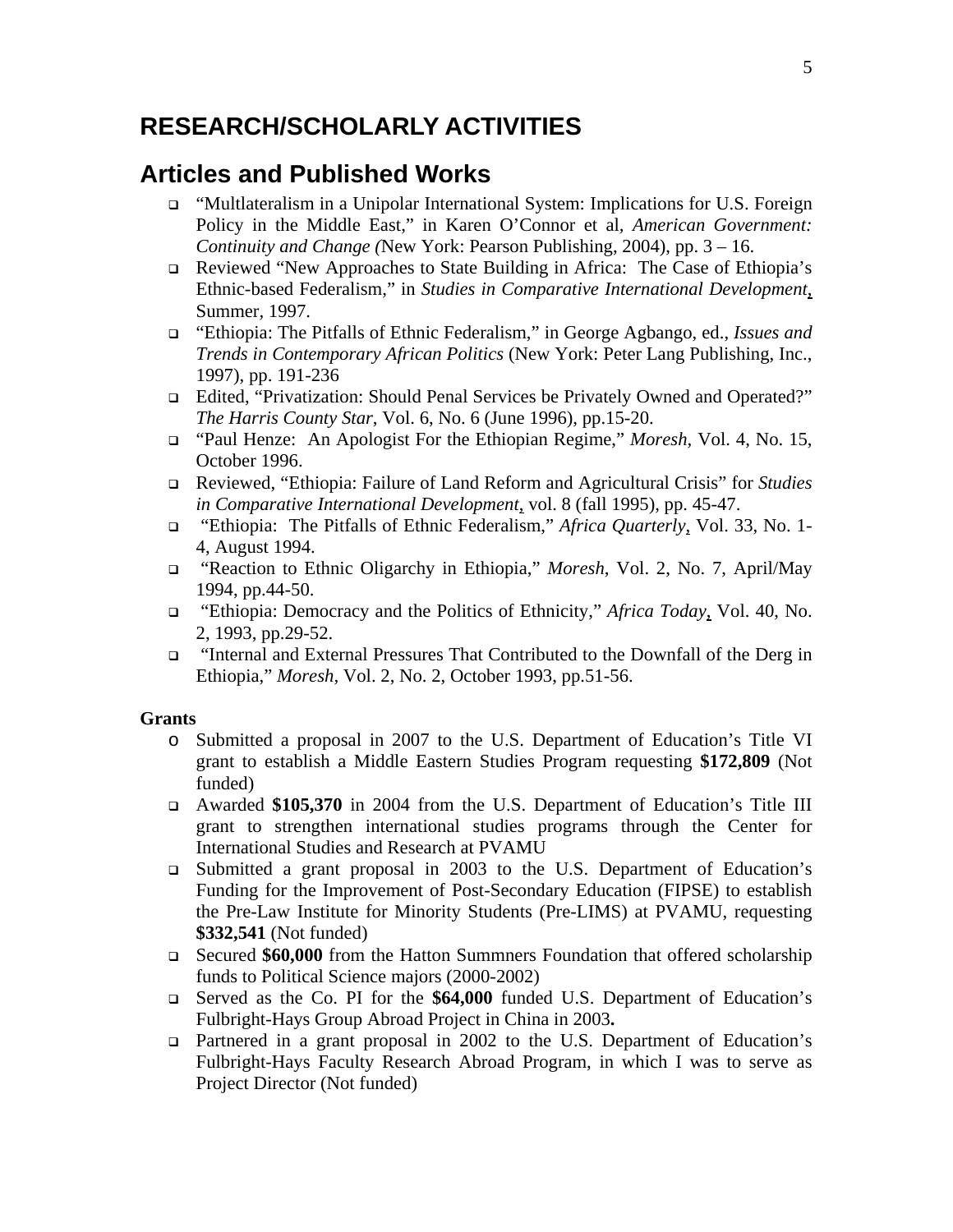- Administered a federal grant from the U.S. Department of Education in the amount of **\$150,000** establishing the Latin American and Caribbean Studies project at PVAMU (2000-2003)
- Co-authored a grant proposal submitted to the U.S. Department of Education's Fulbright-Hays Group Project Abroad Program in Tanzania resulting in an award of **\$66,000** for a summer institute that took place in 2000**.**
- Principal writer of the final report of the U.S. Dept. of Education's Title VI funding in 2000 for the African Studies Program at PVAMU.
- Co-authored the grant proposal that brought **\$144,000** from the U.S. Department of Education to establish the African Studies Program at Prairie View A&M University through the Center for International Studies and Research**.**

#### **OTHER SCHOLARLY ACTIVITIES**

#### **Selected Samples of Presentations**

- "Regional-based Integration Efforts in Africa: The Precursor to a Meaningful and Strong Intra-Continental Union," a lecture presented at St. Louis Community College, November 17, 2006.
- "Role and Functions of the Center for International Studies and Research at PVAMU," at a special meeting of U.S. Cotton Industry Tour for African Ministers and Ambassadors at Prairie View A&M University, July 21, 2004
- "*Implications of the 2000 Presidential Election Victory for African Americans: The George Bush Factor*," Black History Month Lecture Series at Prairie View A&M University (2001).
- "The Root-Causes of Refugee Problems in Africa: The Cases of Somalia, Sudan and Ethiopia," Prairie View A&M University (1993).
- "An Examination of the Prospects for Multiparty Politics in Ethiopia," at the annual meeting of the National Conference of Black Political Scientists (NCOBPS), Houston, Texas (1992).
- "South Africa: Changes in the Apartheid Regime," Prairie View A&M University (1991).
- "The Policy of Constructive Engagement: A Diplomatic Fiasco for the U.S.," Prairie View A&M University (1989).
- "The Multinationals in the View of Dependency and Non-Dependency Advocates," Atlanta University (1987).
- "The Executive Power of Pardon: Constitutional Aspects and Practices in the U.S.," Atlanta University (1987).
- "An Attitudinal Survey of Black Muslims' Perceptions of Politics, the Political System and Their Role In It: A Case Study of a Black-Muslims Sect in Atlanta," Atlanta University (1986).
- "An Assessment of Ethiopia's Socio-economic Development in the Aftermath of the 1974 Socialist Revolution," Atlanta University (1985).
- "A Review of the Dependency Theory as a Framework for the Comparative Analysis of Third World Underdevelopment," Ohio University (1984).
- "The Role of Multinationals in Kenya," Ohio University (1984).
- "A Critical Analysis of the Causes of the Downfall of Emperor Haile Selassie's Regime, 1935-1974," Ohio University (1984).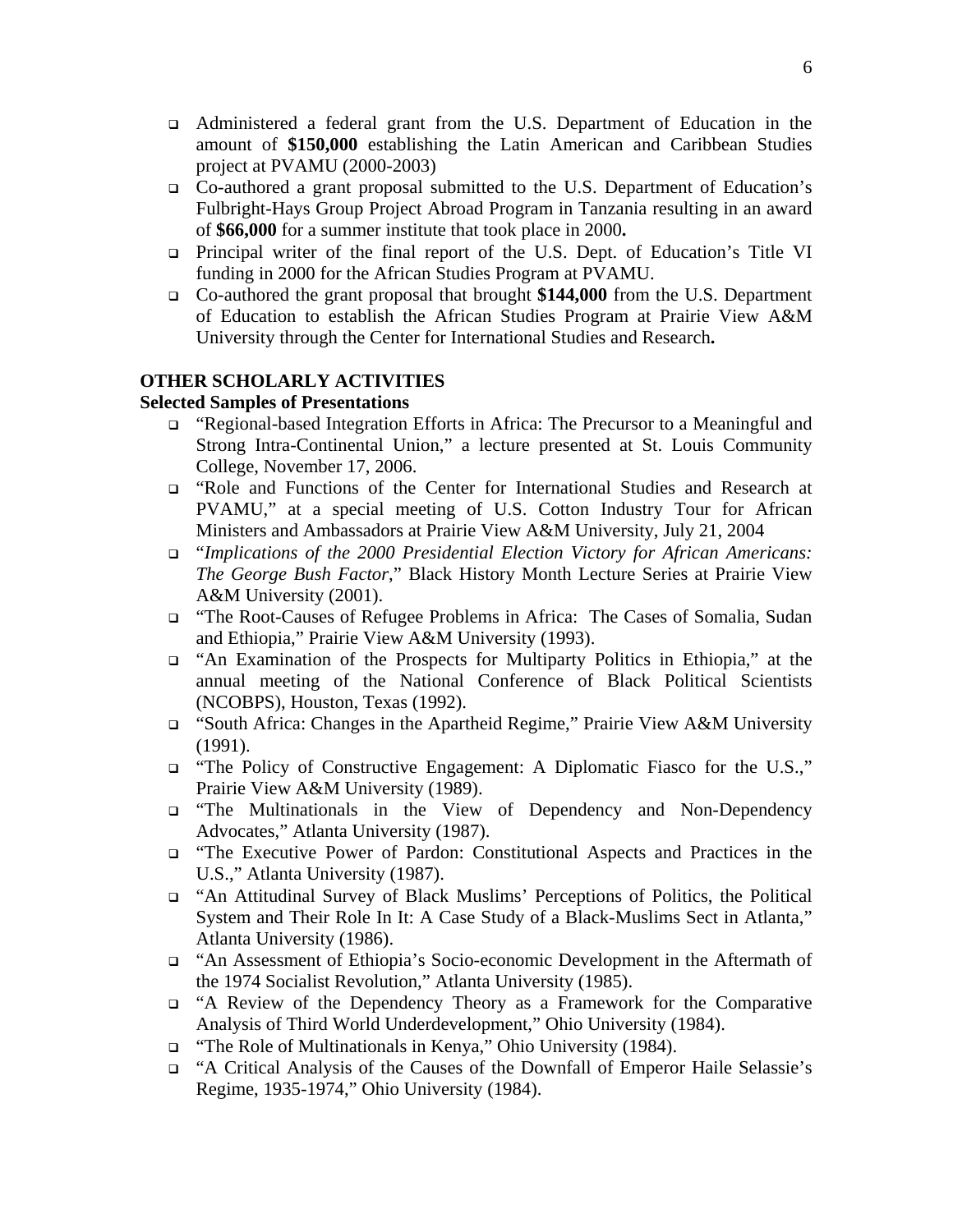"The Horn of Africa: The Search for a Lasting Regional Solution to Current and Future Crises," Ohio University (1984).

#### **Selected Samples of Conferences Attended**

- University representative at several meetings aimed at establishing a study abroad consortium among the nine universities of the Texas A&M University System
- University representative at periodic meetings of the Texas International Education Consortium
- □ Attended every annual SACS\_COC meetings for the last 4 years
- Attended the Law School Admission Council-sponsored Annual Pre-law Advisors' national Conference in Las Vegas representing PVAMU (October 15- 18, 2008)
- Participated in the Advisor Workshop of the Venjamin A. Gilman International Scholarship Program in Houston, sponsored by the U.S. Department of State (November, 2008)
- Participated in each of the School-University Partnerships conferences sponsored by The Texas A&M University System's Institute for School-University Partnerships since being inducted as Fellow of the Regents' Initiative for Excellence in Education (2001- 2004)
- Participated in each Annual Chancellor's Invitational Conference held every year since being inducted into the Academy for Educator Development (2001- 2004)
- Chaired a panel at the annual meeting of the National Conference of Black Political Scientists in Richmond, Virginia (March 7-10, 2001).
- Has been in attendance every year since 1989 at each Prairie View A&M University's Faculty and Professional Staff Conference.

#### **SELECTED SAMPLES OF SERVICE AT PRAIRIE VIEW A&M UNIVERSITY**

- Read more than 5 doctoral theses as Member of a dissertation committee, for the College of Juvenile Justice and Psychology starting 2004**.**
- Member of the **Search Committee for Dean of the College of Arts and Sciences (2004)**
- Member of the Tenure and Promotion Committee for the College of Juvenile Justice and Psychology (2003)
- Member of the **College of Arts and Sciences Faculty Grievance Committee** (2002-2003)
- Member of the **Graduate Studies Committee**, College of Arts and Sciences (Since 2002).
- Selected as an **outside dissertation reader** for the new Juvenile Justice Ph.D. program (As of Fall, 2000).
- Appointed as **Academy Fellow** of TAMUS' Regent's Academy for Education Development (2001).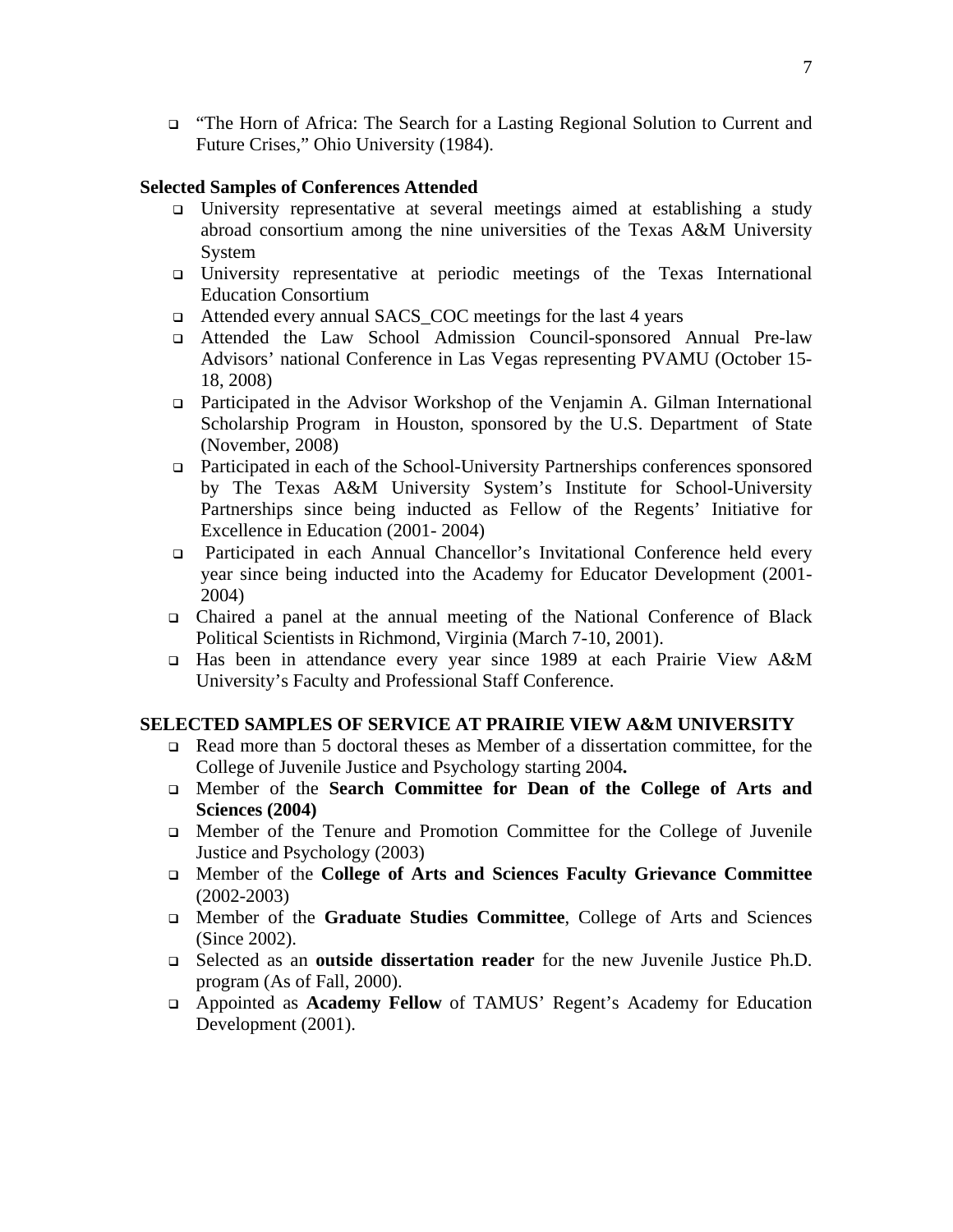# **CURRENT AND PAST MEMBERSHIP IN PROFESSIONAL ASSOCIATIONS**

- International Studies Association (ISA)
- National Social Science Association
- □ African Studies Association (ASA)
- Southwestern Social Science Association (SWSSA)
- American Political Science Association (APSA)
- National Conference of Black Political Scientists (NCOBPS)
- Psi Sigma Alpha, National Political Science Honor Society
- Ethiopian-American Foundation (EAF)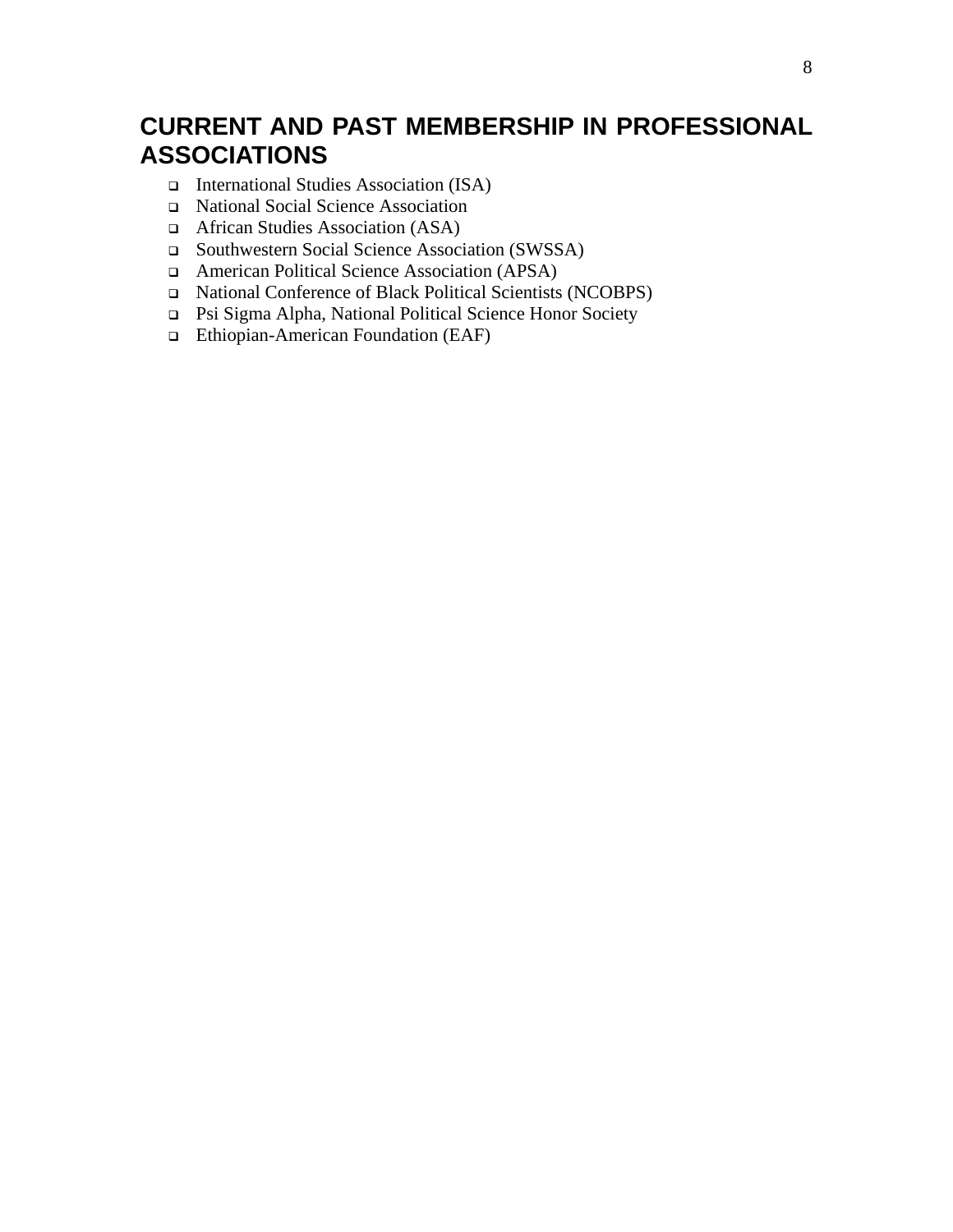#### **Job Description**

The Head of the Division of Social Work, Behavioral and Political Sciences occupies a full-time classified position within the Brailsford College of Arts and Sciences. The Division Head is responsible for managing a diverse and interdisciplinary academic unit, consisting of four degree programs in History, Political Science, Social Work and Sociology, and support areas in Geography and Philosophy. As an administrator of one of the largest academic units in the College, the Division Head not only oversees faculty performance in teaching, research and service, but also assumes the pivotal role of spearheading faculty recruitment; student development; academic program planning and evaluation; management of budget; and administration of grants and funded projects.